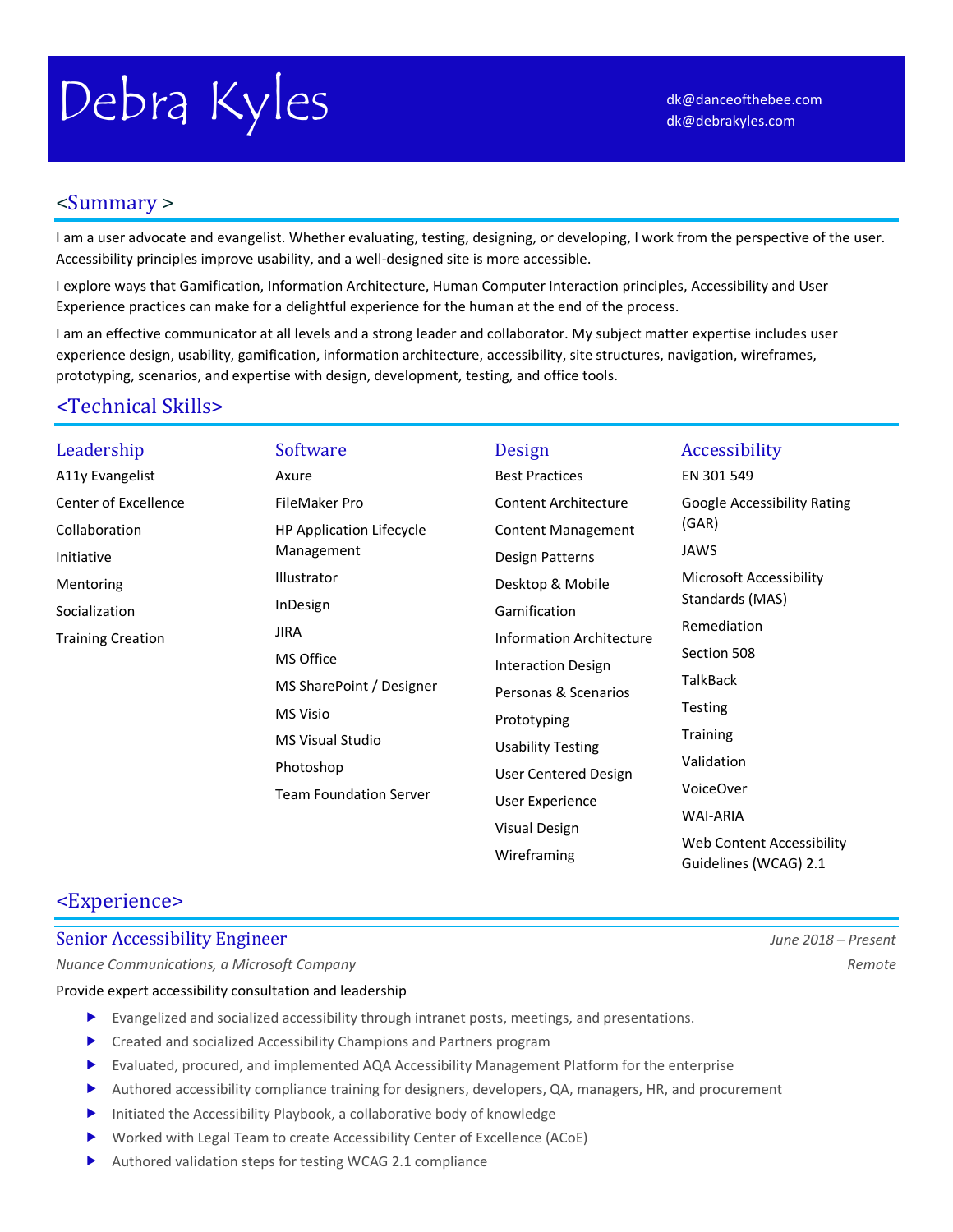- Set standards for support (browsers, assistive technology, devices, etc.)
- Tested and validated compliance with WCAG 2.1, EN 301 549 and Section 508
- Created intranet space with resources and interactive forums for accessibility
- Procured bulk licenses for JAWS screen reader, resulting in significant cost reduction
- Evangelize and socialize accessibility throughout the organization

#### Accessibility Engineer *<contract> March – June 2018*

Provide expert accessibility consultation for site and mobile apps.

- Completed accessibility assessments on multiple projects.
- Mentored junior accessibility specialists.

## Accessibility Engineer *<contract> March 2017 – January 2018*

*Optum / United Healthcare Remote*

#### Provide expert accessibility consultation for site and mobile apps.

- **EX Completed accessibility assessments on multiple projects**
- Participated in committees for improved workflow and checklist refinement
- Contributed to A11y Tidbits weekly news on accessibility intranet
- Worked with UX and development teams to find effective solutions to accessibility issues

#### Accessibility Engineer *<contract> November 2015 – March 2017*

| <b>TIAA</b> | Charlotte, North Carolina / Remote |
|-------------|------------------------------------|

#### Provide expert accessibility consultation for site and mobile apps.

- Completed accessibility audits of the main site, multiple projects and mobile (iOS and Android) native apps
- ▶ Created a streamlined method for creating Level of Effort estimates
- Created a database for iterative communication of accessibility violations
- Presented accessibility concepts to UX team and Prototype team on accessibility issues
- Worked with UX team, prototype team and development team to find effective solutions to accessibility issues
- Managed the AMP testing tool by SSBBart (now Level Access)

#### Accessibility Expert *<contract> May 2015 – August 2015*

|  | University of Minnesota |  |
|--|-------------------------|--|
|--|-------------------------|--|

Provided expert counsel for accessibility testing of PeopleSoft application's accessible overlay.

- Completed analysis of accessibility testing efforts for trends and patterns in order to recommend a more streamlined approach.
- $\triangleright$  Created a testing plan for in-house testing of accessibility features.
- Tested PeopleSoft application and reported findings, making recommendations for creating accessible code.
- Worked with staff and disabled students to create an accessible version of the site.

# User Experience Designer/Accessibility Expert *<contract> December 2014 – March 2015*

Created wireframes for phone, tablet and desktop. Responsible for the layout of the screens, look and feel, and documentation. Led efforts for accessibility training and testing.

- ▶ Created interactive annotated wireframes for mobile, tablet and desktop.
- **EXECTED ACCESSIBILITY Implementation Plan with recommended approach to training, testing, remediation, and regression** testing.
- Authored accessibility training for designers, developers, content creators and team members.
- Presented accessibility concepts to managers and stakeholders.
- Reviewed design guide, wireframes, HTML and final code for compliance with WCAG 2.0 and Section 508 guidelines.

*Google San Jose, California*

*University of Minnesota Minneapolis, Minnesota*

*T-Mobile Bellevue, Washington*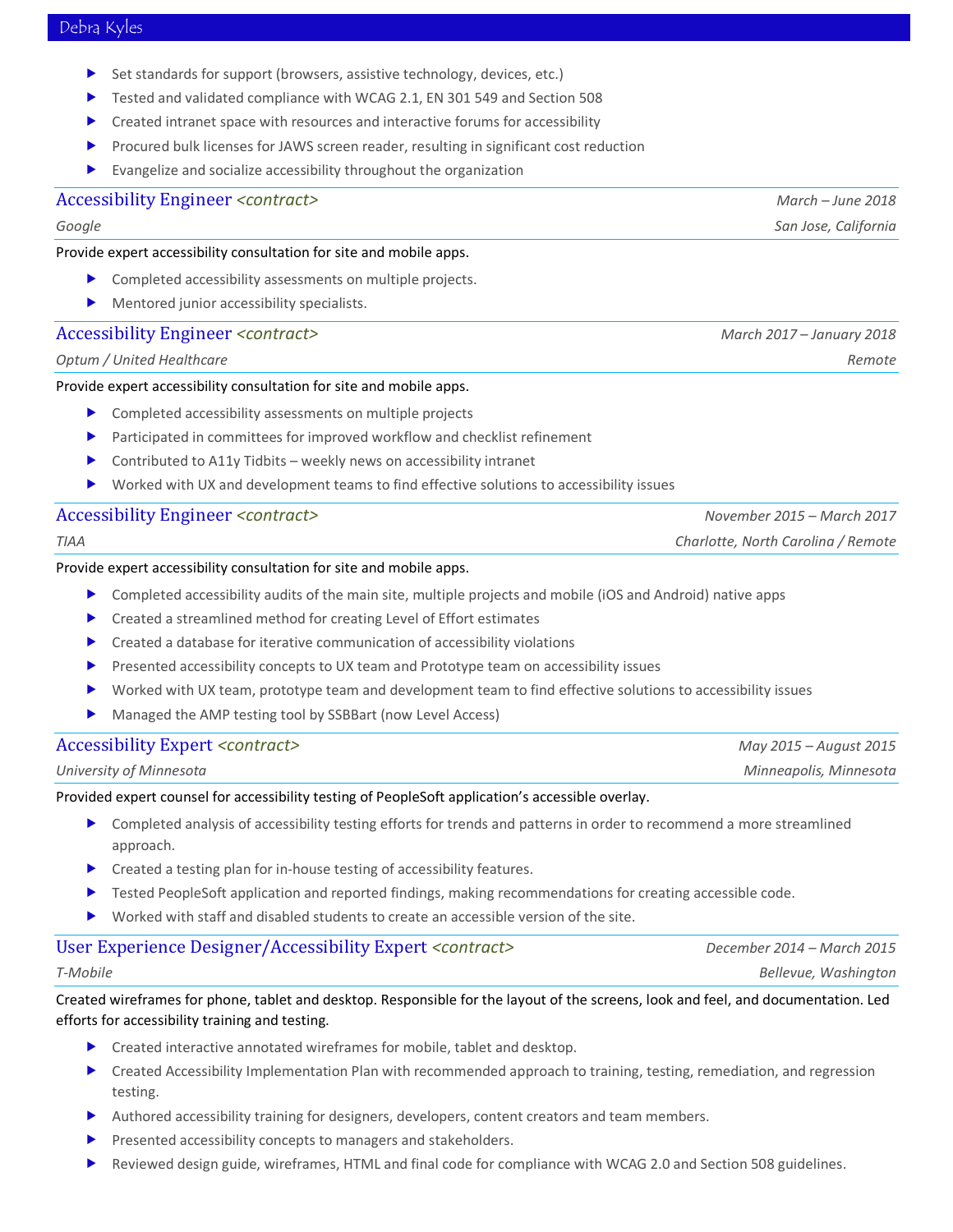## User Experience Designer *<contract> January – June 2013*

Worked with team to create an application to track the release of research efforts for the Microsoft Research Team. Responsible for the layout of the screens, look and feel, and documentation.

- **Created wireframes for the application.**
- Authored CSS and Master Pages.
- Authored User Interface Design Guide for the application.

## User Experience Designer *<contract> August – October 2012*

#### *Microsoft Redmond, Washington*

Worked with a small, dynamic team to create an application to track onboarding and offboarding tasks for the Microsoft Research Team. Responsible for the layout of the screens, and documentation.

- Worked with team to capture all requirements and recommendations in the screens.
- **Created look and feel for the application using Photoshop.**
- Created wireframes for the application.
- Authored User Interface Design Guide for the application.

| UX Designer/Developer and Accessibility Specialist                               | August 1999 – June 2012                  |
|----------------------------------------------------------------------------------|------------------------------------------|
| West Coast Creative Inc / Digital Accessibility Implementation Resources (D'AIR) | California, Oregon, Washington, Maryland |

## *Note: This is my corporation used for non-standard projects and contracts.*

Lead designer, developer and Subject Matter Expert for sites and promotions for government entities, businesses and non-profits. Please note that this is my own company and includes projects that were not on W2 or were not standard work week projects.

- ▶ Designed and created mobile reference sites for accessibility
	- ARIA properties, states and roles reference at ariahelp.org
	- Accessibility reference at a11yhelp.org
	- Accessibility reference at accessibilityresources.org
- Trained staff at CalPERS (State of California) on accessibility testing procedures.
	- Acted as Subject Matter Expert for accessibility testing and issues.
	- Created road map and check points for accessibility testing for web application using Section 508 standards.
	- Trained staff on identifying and reporting deficiencies.
- Created a prototype for Coalfire to track the client and auditor experience for an auditing tool for a governance and compliance firm. This prototype was designed primarily for use on a tablet device.
	- Captured requirements using documentation, training and interviews
	- Created interactive prototype using Axure prototyping tool.
- Worked with a team at Bioclinica to create an application to manage after-market clinical research for a pharmaceutical manufacturer. Responsible for the layout of the screens, look and feel, writing the CSS code, and applying the CSS to the ASPX files.
	- Created screens for the application using paper and Photoshop.
	- Authored CSS and Master Pages using SharePoint Designer and Visual Studio
- Worked with National Institute for Standards and Technology (NIST) to establish standards for accessibility in cloud computing.
	- Researched accessibility with mobile device and made recommendations for standards for mobile applications used by employees of the federal government.
- Acted as Subject Matter Expert for Get Well Network to evaluate their software for compliance with Section 508 Accessibility Standards. Performed comprehensive evaluation of client-facing and back-end interfaces for hospital-based program that manages patient communication, education and entertainment.

*Microsoft Redmond, Washington*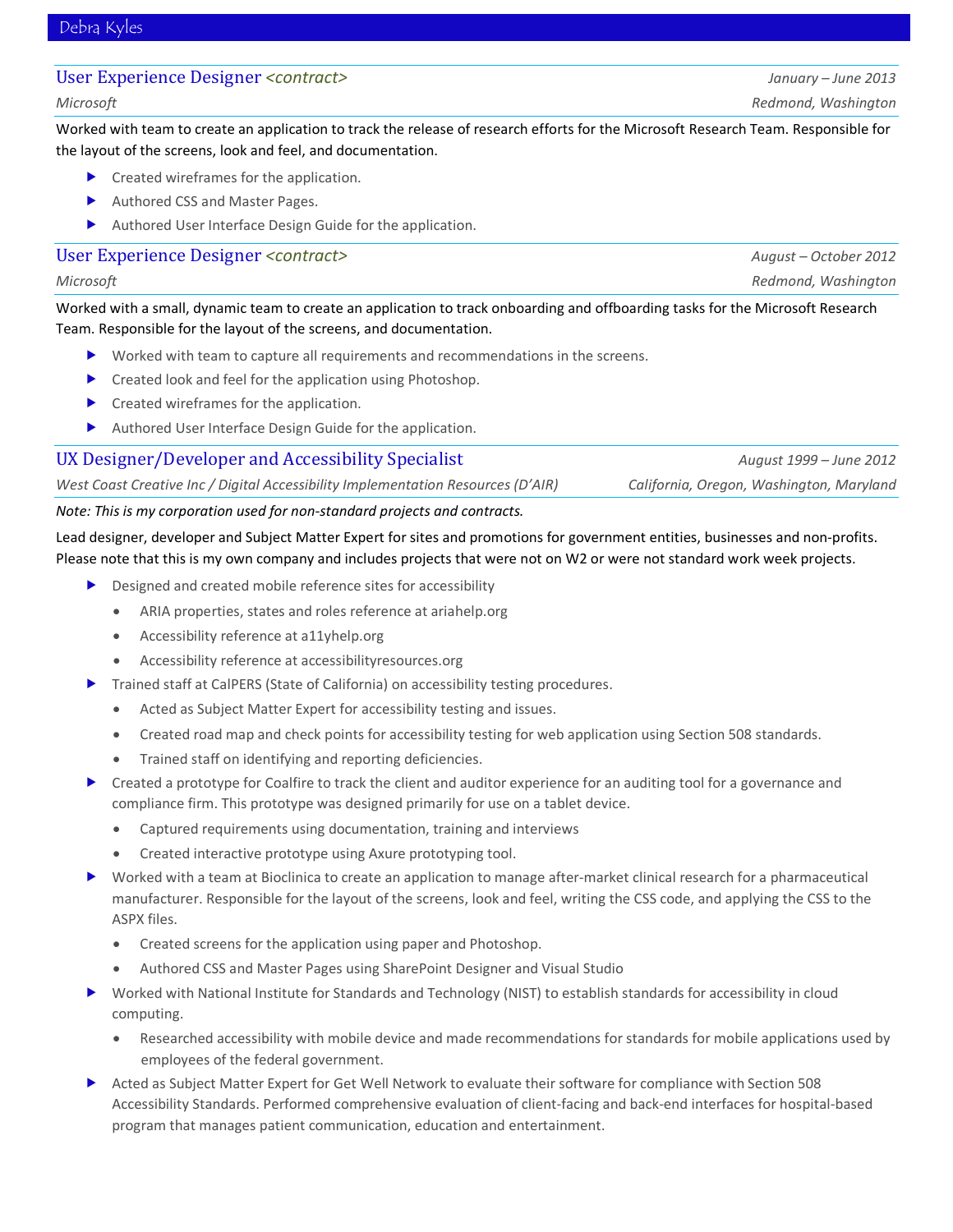- Recommended remediations and approaches to the development team in order to improve the patient experience for those with various disabilities.
- Worked with Collabera as Subject Matter Expert and Accessibility Champion to create an Accessibility Audit for Microsoft's educational sites. After an initial evaluation, defined the steps necessary to provide an accurate, detailed report that listed violations, prioritized each violation, and suggested a remediation for each violation.
	- Created a database that mapped Microsoft's Accessibility Standards to WCAG 2.0 and Section 508 guidelines.
	- Created personas, scenarios and test cases, and mapped them to the standards.
	- Trained and educated overseas team on Accessibility issues and testing practices.
	- Defined test cases based on Microsoft Accessibility Standards (MAS 2.0).
	- Presented my efforts to executives and decision-makers, recommending a blend of automatic and manual testing.
	- Collabera won the contract based on my creation, design and presentation. I led the offshore (India) team in testing efforts.
	- Developed identity, website and marketing materials for non-profit organization.
	- Created an online community with chat, blogging, forums, scholarly articles, and a donation gateway.
	- The site was used in an undergraduate course in Human Services for Cappella University.

#### 508 Specialist *<contract> March– July 2012*

*Department of Veteran Affairs Washington, DC (telecommute)*

- Remedied violations of Section 508 Accessibility Guidelines in ASP.NET, DotNetNuke environment.
- Acted as Subject Matter Expert for accessibility issues.

#### UI Designer and Accessibility Specialist *<contract> December 2011 – March 2012*

*State of California Legislative Data Center Sacramento, California*

- Designed interface for Bill Analysis System application.
- Acted as Subject Matter Expert for accessibility testing and issues.
- Created road map and check points for accessibility testing for applications and websites using Section 508 standards.

#### Software Engineer - User Interface *<contract> November – December 2011*

*Hewlett Packard Austin, Texas*

- Designed logo, portal and interface for Digital China's Customer Support application.
- Participated in design sessions to determine the best way to present information, alerts, work flow and various options.
- **Created high-fidelity screen comps of portal, data entry and read-only pages.**
- $\blacktriangleright$  Presented design to managers for review and revision.
- Collaborated on HTML and CSS development of front end code.

| Software Engineer - User Interface <contract></contract>                                                                                | September 2011 - November, 2011 |
|-----------------------------------------------------------------------------------------------------------------------------------------|---------------------------------|
| UTi                                                                                                                                     | Portland, Oregon                |
| Met with Business Analysts and developers to determine requirements and technology needs<br>Created, reviewed and validated wireframes. |                                 |
| User Interface Designer <contract></contract>                                                                                           | May 2011 - September 2011       |
| California Employment Development Division                                                                                              | Sacramento, California          |

- Developed screens for UIMOD (Unemployment Insurance Modernization) Project.
- **EXECTED EXECTED FIGHT CLASTER IN A LOCATE CONTROVER FOR A LOCATE CONTRACT CONTROVER THE CONTROVER FOR A LOCATE CONTROVER FOR A LOCATE CONTROVER FOR A LOCATE CONTROVER FOR A LOCATE CONTROVER FOR A LOCATE CONTROVER FOR A LO**
- Served as Subject Matter Expert for Section 508 Accessibility standards, presenting issues and remediations for compliance.

#### User Interface Developer *<contract> January-April 2011*

#### *Hewlett Packard Boise, Idaho*

- Worked on Atlas project for redesign of HP's shopping site.
- **Created wireframe schematics and page details.**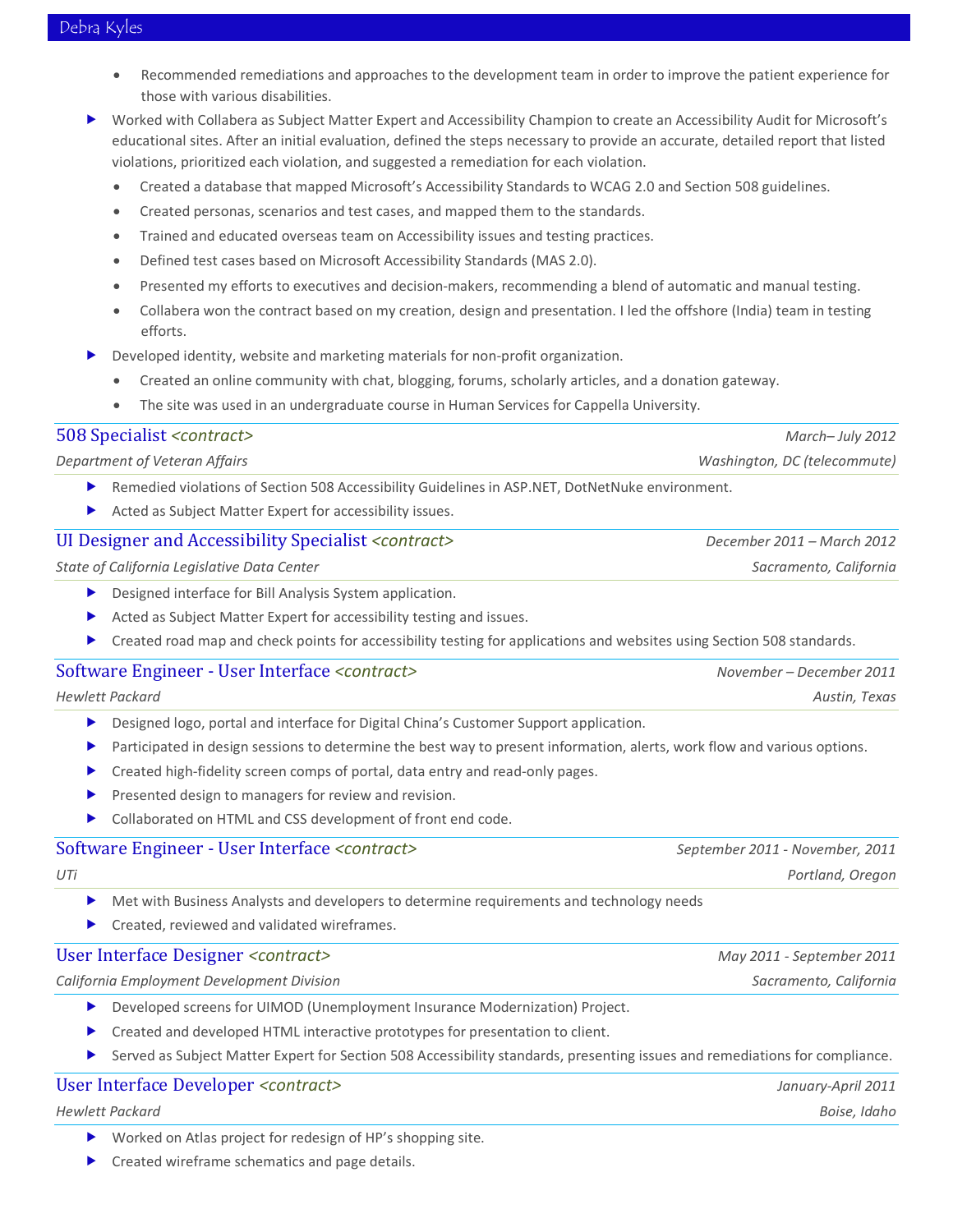Organized requirements and added them to Caliber RM.

#### Information Architect *<contract> November-December 2010*

*City of Portland Bureau of Technology Services Portland, Oregon*

- Reviewed site architecture, interviewed content owners to determine content areas and areas needing improvement.
- Made recommendations to improve usability, streamlining and structuring content and keeping content up to date.
- Recommended archiving/deleting outdated and irrelevant content and restructuring existing content.
- Served as subject matter expert regarding information architecture and usability.

### Front End Web Developer *<contract> June-August 2010*

*Wisconsin Physician Services Madison, Wisconsin*

- Redesigned site and migrated content for the WPS Medicare site for J5 MAC Part A and J5 MAC Part B content areas.
- Created JavaScript for AMA license acceptance to show once every 23 hours on every page.
- Converted top menus to CSS-driven tabs with two-level dropdown navigation.
- Created code to highlight current page in top and left navigations using include files and CSS.
- Reworked the training section for better flow of information.
- Worked with stakeholders to add functionality and improvements recommended by Foresee's analysis.
- Served as subject matter expert regarding design and usability best practices.
- $\blacktriangleright$  Trained staff to maintain and update site.

## Web Developer 3 / Graphic Designer *<contract> September 2009 – June 2010*

*Microsoft Redmond, Washington*

- Designed interface for internal reports for MTPS error reporting site.
- Designed screen comps for subscription download site.
- ▶ Updated CSS for MSDN Library lightweight site.
- **EXECUTE:** Created style guide for MSDN Library lightweight site.
- Designed PowerPoint slides for training presentation, resulting in a better graphical representation of the material.

#### User Interface Designer *<contract> April – November 2008*

*Farmers New World Life Insurance Mercer Island, Washington*

Lead designer for website for a new product. Collaborated with design, development and marketing teams to create a fresh new user interface that resulted in an accessible, visually appealing site where new agents can easily complete applications and track client information.

- **D** Created graphics and code (html and css) for LifeNet, the agent intranet.
- $\triangleright$  Created wireframes, site maps and prototype to enhance the human factor experience.
- Reviewed ASP.NET and C# code with developers in Visual Studio's Team Foundation Server (TFS) for optimal markup and integration.
- ▶ Created media and ad banners and buttons.
- Designed graphics and code for agent promotions.
- Created and presented an interactive quiz for World Usability Day

#### Web Developer *<contract> April 2007 – April 2008*

#### *State of California ISAWS Project Sacramento, California*

#### Created a publicly accessible site conforming to State of California standards.

- ▶ Revised intranet site to reflect new state template.
- Converted user manuals to HTML format so that links worked consistently. Created an index for each manual for easy navigation and usability.
- Initiated review and redesign of secure login area to comply with stricter security standards.
- Validated site for W3C and Section 508 compliance.